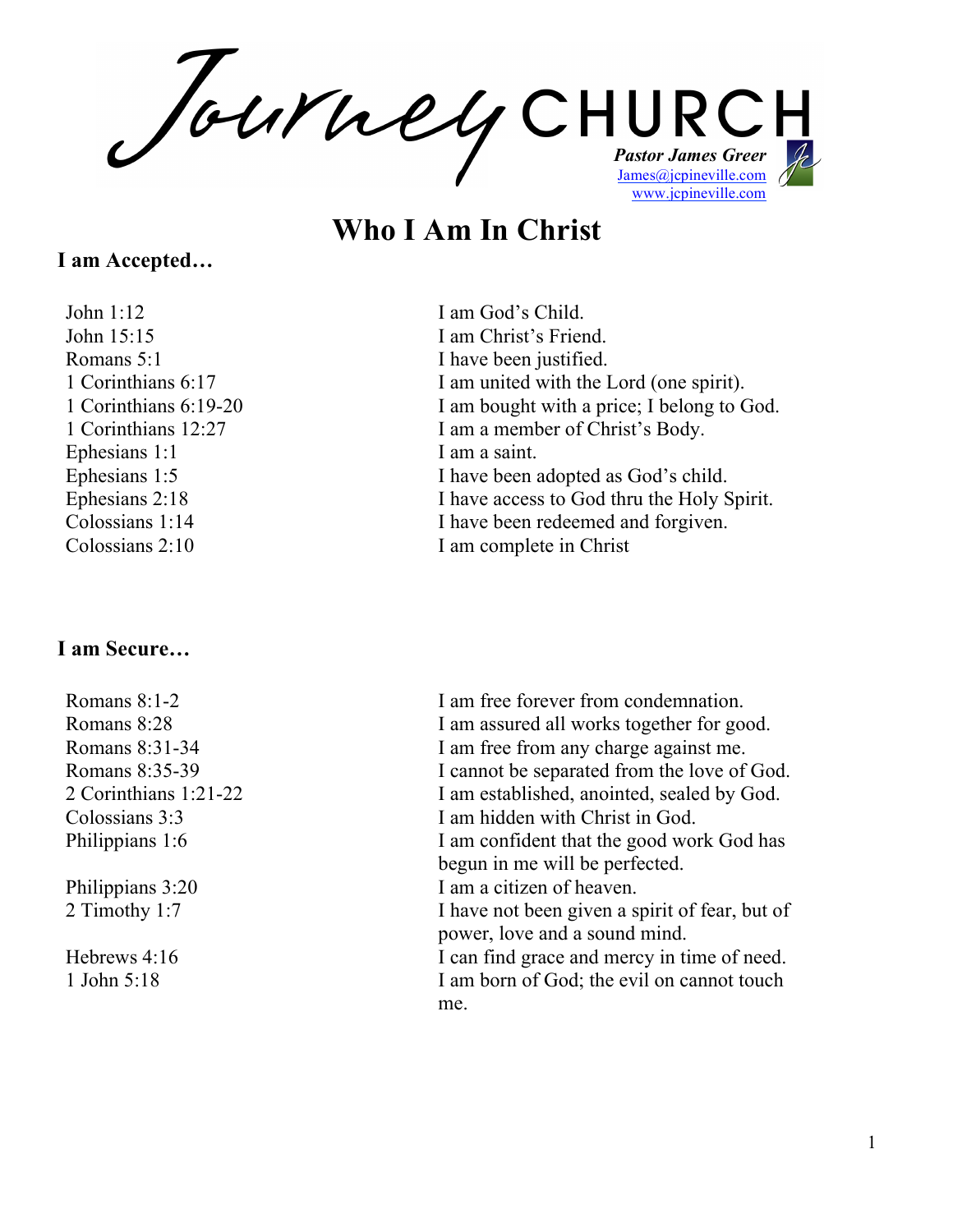*Pastor James Greer* James@jcpineville.com www.jcpineville.com

## **I am Significant…**

| Matthew $5:13-14$<br>John 15:15 | I am the salt and light of the earth.<br>I am a branch of the true vine, a channel of |
|---------------------------------|---------------------------------------------------------------------------------------|
|                                 | His life.                                                                             |
| John 15:16                      | I have been chosen and appointed to bear                                              |
|                                 | fruit.                                                                                |
| Acts $1:8$                      | I am a personal witness of Christ's.                                                  |
| 1 Corinthians 3:16              | I am God's temple.                                                                    |
| 2 Corinthians 5:17-21           | I am a minister of reconciliation for God.                                            |
| 2 Corinthians 6:1               | I am God's co-worker $(1 \text{ Cor. } 3.9)$ .                                        |
| Ephesians 2:6                   | I am seated with Christ in the heavenly                                               |
|                                 | realm.                                                                                |
| Ephesians $2:10$                | I am God's workmanship.                                                               |
| Ephesians 3:12                  | I may approach God with freedom and                                                   |
|                                 | confidence.                                                                           |
| Philippians 4:13                | I can do all things thru Christ who                                                   |
|                                 | strengthens me.                                                                       |

#### **Psalm 139:14 (NKJV)**

<sup>14</sup> I will praise You, for I am fearfully *and* wonderfully made; Marvelous are Your works, And *that* my soul knows very well.

#### **Psalm 139:14-15 (MSG)**

<sup>14</sup> I thank you, High God—you're breathtaking! Body and soul, I am marvelously made! I worship in adoration—what a creation!

<sup>15</sup> You know me inside and out, you know every bone in my body; You know exactly how I was made, bit by bit, how I was sculpted from nothing into something.